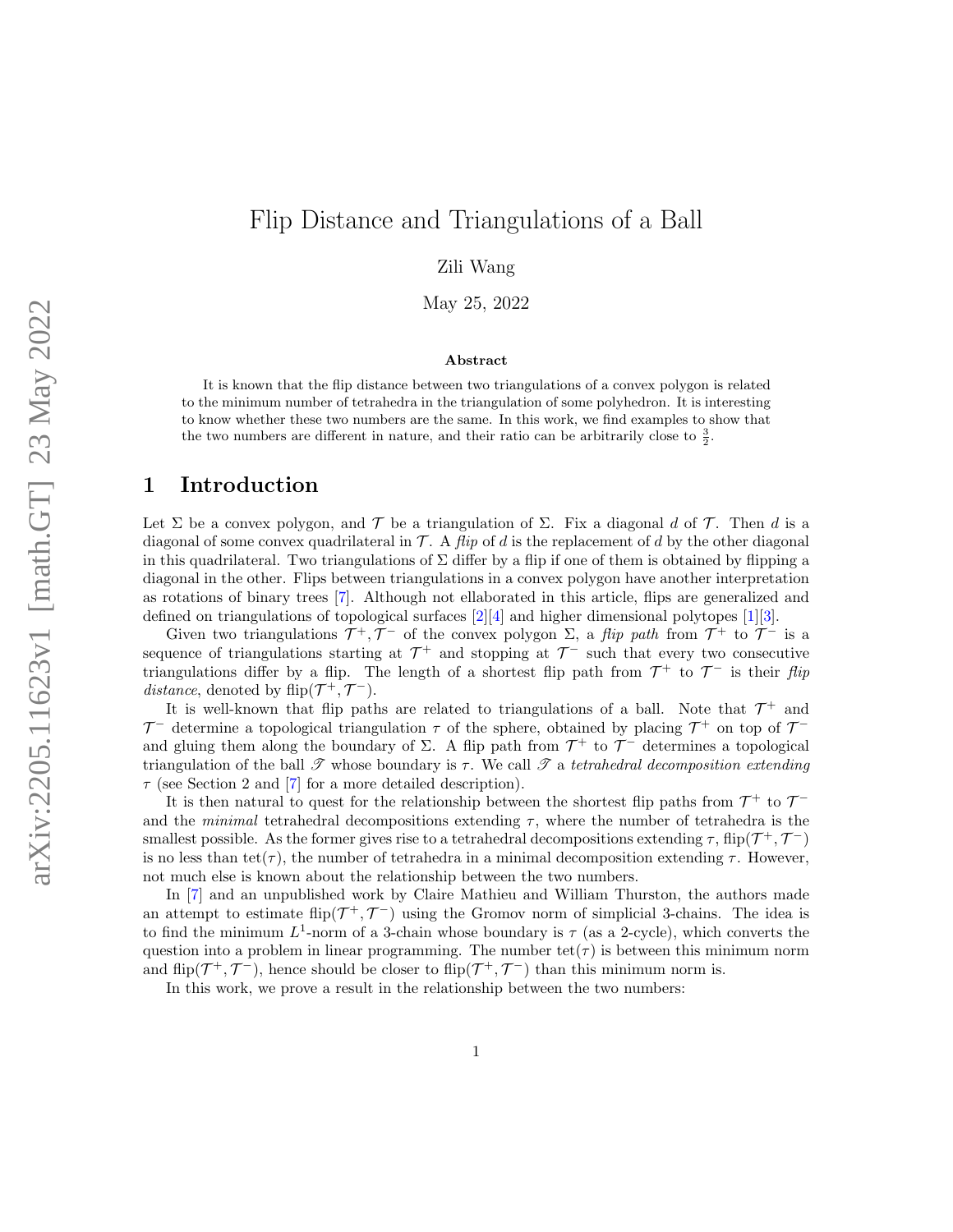<span id="page-1-0"></span>**Theorem 1.1.** There exist triangulations  $\mathcal{T}^+$ ,  $\mathcal{T}^-$  of a convex polygon such that  $\frac{flip(\mathcal{T}^+,\mathcal{T}^-)}{tel(\mathcal{T})}$  $\frac{(1, 1)}{tet(\tau)}$  is arbitrarily close to  $\frac{3}{2}$ .

Thus, there can be a relatively large gap between  $\text{tet}(\tau)$  and  $\text{flip}(\mathcal{T}^+, \mathcal{T}^-)$ . In the end of this article, we propose a conjecture on when these two numbers might be equal.

We will introduce background and notations in Section 2, and prove Theorem [1.1](#page-1-0) in Section 3.

#### Acknowledgements

The author is very thankful to Peter Doyle and Lionel Pournin for their very helpful discussions and comments.

### 2 Background and Notations

Let  $\mathcal{T}^+$ ,  $\mathcal{T}^-$  be triangulations of a convex polygon  $\Sigma$ . We are interested in studying the flip distance between  $\mathcal{T}^+$  and  $\mathcal{T}^-$ . By the following Lemma proved in [\[7\]](#page-7-0), we can focus on the case when  $\mathcal{T}^+$ and  $\mathcal{T}^-$  do not contain a common diagonal:

<span id="page-1-3"></span>**Lemma 2.1.** If  $\mathcal{T}^+$  and  $\mathcal{T}^-$  have a diagonal in common, this diagonal is never flipped in any shortest flip path from  $\mathcal{T}^+$  to  $\mathcal{T}^-$ .

Denote by XY the diagonal of  $\Sigma$  joining vertices X, Y, and by XYZW the quadrilateral with vertices  $X, Y, Z, W$ . If  $XYZW$  is a convex quadrilateral with diagonals  $XY$  and  $ZW$ , we can associate the flip from XY to  $ZW$  to a *flipping tetrahedron*, obtained by gluing two copies of the quadrilateral  $XYZW$  along the boundary, then drawing  $XY$  on the front and  $ZW$  on the back quadrilateral.

Let  $\tau$  be the triangulation of the sphere obtained by gluing  $\mathcal{T}^+$  and  $\mathcal{T}^-$  along the boundary of Σ. Given a flip path from  $\mathcal{T}^+$  to  $\mathcal{T}^-$ , we construct the flipping tetrahedron for every flip in the path, place the tetrahedra according to the locations of their vertices in  $\Sigma$  and stack them from the top to the bottom in the order given by the flip path. The tetrahedra are then glued according to the way they are stacked. As  $\mathcal{T}^+$  and  $\mathcal{T}^-$  do not have a diagonal in common, the resulting space after gluing is homeomorphic to a ball, and the boundary consists exactly of triangles in  $\tau$ . This gives a tetrahedral decomposition extending  $\tau$ , thus tet $(\tau) \leq \text{flip}(\mathcal{T}^+, \mathcal{T}^-)$ .

We say that a diagonal of  $\Sigma$  is in a flip path from  $\mathcal{T}^+$  to  $\mathcal{T}^-$  if it belongs to a triangulation in this flip path. If a diagonal is in the flip path but not in  $\mathcal{T}^+$  or  $\mathcal{T}^-$ , we call this diagonal extra. The following lemma relates the length of a flip path to the number of extra diagonals in the path.

<span id="page-1-1"></span>**Lemma 2.2.** Let  $e$  be the number of extra diagonals in a flip path, and  $n$  be the number of vertices of the polygon. Then the number of flips is  $n - 3 + e$ .

*Proof.* number of flips = number of diagonals in  $\mathcal{T}^+$  + number of extra diagonals =  $n-3+e$ .

Finally, to prove Theorem [1.1,](#page-1-0) we need the following lemma proved in [\[6\]](#page-7-5):

<span id="page-1-2"></span>**Lemma 2.3.** Suppose that three diagonals  $d_1, d_2, d_3$  are in a shortest flip path from  $\mathcal{T}^+$  to  $\mathcal{T}^-$  and they form a triangle. Then this triangle belongs to a triangulation in this flip path.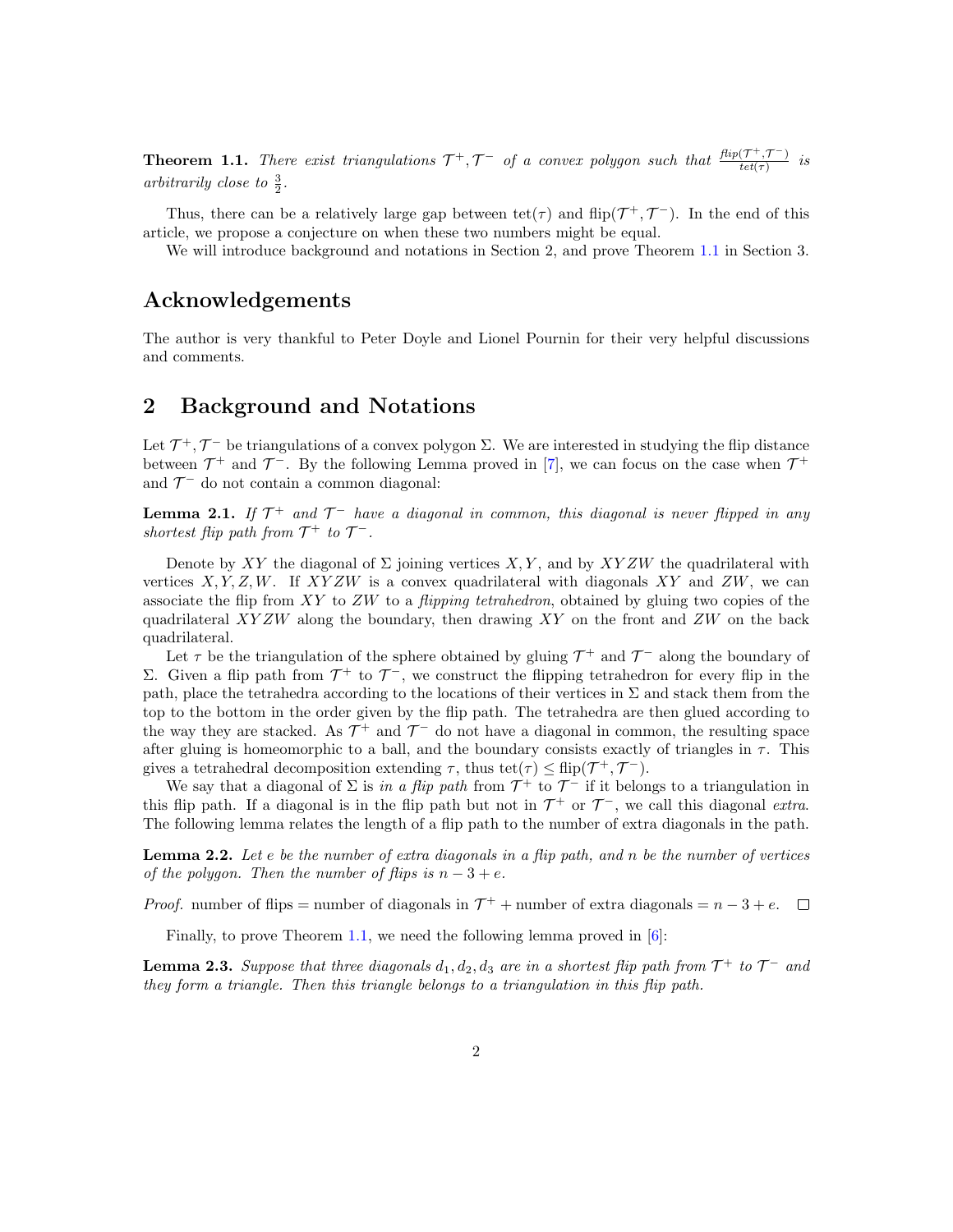## 3 Proof of Theorem 1.1

Let  $\Sigma_n$  be the convex polygon with  $2n + 4$  vertices  $(n \geq 2)$  labelled in Figure [1](#page-2-0) (left). Let  $\mathcal{T}_n^+$  and  $\mathcal{T}_n^-$  be the triangulations of  $\Sigma_n$  drawn in Figure [1](#page-2-0) (right). Note that some vertices are omitted in the figure.



<span id="page-2-0"></span>Figure 1:  $\Sigma_n$  (left) and its triangulations (right):  $\mathcal{T}_n^+$  (blue) and  $\mathcal{T}_n^-$  (red)

We first find an upper bound for  $\text{flip}(\mathcal{T}_n^+,\mathcal{T}_n^-)$ .

<span id="page-2-2"></span>Lemma 3.1.  $\text{flip}(\mathcal{T}_n^+, \mathcal{T}_n^-) \leq 3n + 1$ 

*Proof.* We can transform  $\mathcal{T}_n^+$  to the triangulation in the left of Figure [2](#page-2-1) by performing a sequence of n flips in the order of diagonals  $Cv_n, Cv_{n-1}, \ldots, Cv_1$ . From this triangulation, we perform another  $n + 1$  flips, in the order of diagonals BC followed by  $Bu_n, Bu_{n-1}, \ldots, Bu_1$ , and obtain the triangulation in the right of Figure [2.](#page-2-1) Finally, an additional  $n$  flips take this triangulation to  $\mathcal{T}_n^-$ .  $\Box$ 



<span id="page-2-1"></span>Figure 2: Triangulations obtained from  $\mathcal{T}_n^+$  after n flips (left) and then  $n+1$  more flips (right). From now on, we fix a shortest flip path from  $\mathcal{T}_n^+$  to  $\mathcal{T}_n^-$  and denote this path by  $\mathcal{P}$ . The goal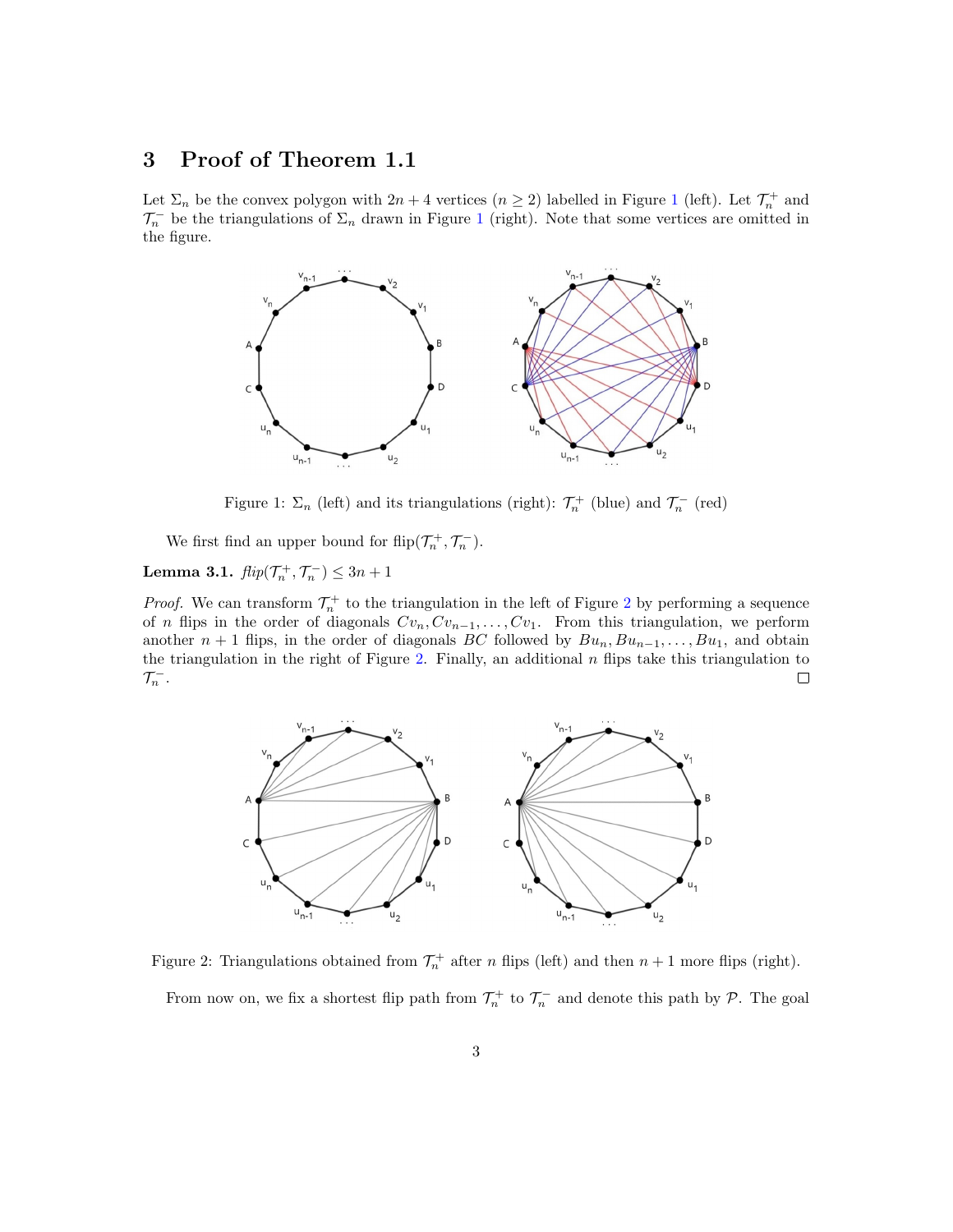is to show that P contains exactly  $3n + 1$  flips. We first count the number of diagonals in  $\mathcal{T}_n^+$  that are directly flipped to a diagonal in  $\mathcal{T}_n^-$  in  $\mathcal{P}$ .

<span id="page-3-0"></span>**Lemma 3.2.** In the shortest flip path  $P$ , at least  $n+1$  diagonals in  $\mathcal{T}_n^+$  are flipped directly to some diagonal in  $\mathcal{T}_n^-$ .

*Proof.* Let x be the number of diagonals in  $\mathcal{T}_n^+$  that are flipped directly to a diagonal in  $\mathcal{T}_n^-$  in  $\mathcal{P}$ . Then x flips are required in total to transform all these diagonals to diagonals in  $\mathcal{T}_n^-$ . For each of the remaining diagonals, at least 2 flips are required to transform it to a diagonal in  $\mathcal{T}_n^-$ . There are  $2n + 1 - x$  such remaining diagonals. Thus, the total number of flips in this path is no less than  $x + 2(2n + 1 - x) = 4n + 2 - x$ . From Lemma [3.1,](#page-2-2)  $4n + 2 - x \le 3n + 1$ , so  $x \ge n + 1$ . □

<span id="page-3-1"></span>**Lemma 3.3.** AB or  $CD$  is in  $P$ .

*Proof.* In the proof, a flip in  $P$  from d to d' will be denoted by  $d \to d'$  if d is a diagonal in  $\mathcal{T}_n^+$  and  $d'$  is in  $\mathcal{T}_n^-$ . Note that d must cross  $d'$ .

Depending on the vertices of d and d', a flip  $d \to d'$  belongs to one of the following four types: **Type 1.**  $BX \to DY$ , where  $X = C$  or  $u_i$ ,  $Y = A$  or  $v_j$   $(1 \le i, j \le n)$ 

**Type 2.**  $BX \to AY$ , where  $X = C$  or  $u_i$ ,  $Y = D$  or  $u_j$ , where  $i > j$  if  $X = u_i$  and  $Y = u_j$ 

**Type 3.**  $CX \rightarrow AY$ , where  $X = B$  or  $v_i$ ,  $Y = D$  or  $u_j$   $(1 \le i, j \le n)$ 

**Type 4.**  $CX \rightarrow DY$ , where  $X = B$  or  $v_i$ ,  $Y = A$  or  $v_j$ , where  $i < j$  if  $X = u_i$  and  $Y = u_j$ 

If there is a flip of Type 2 in  $\mathcal{P}$ , then there exists a triangulation in  $\mathcal{P}$  containing the quadrilateral ABXY, and hence the diagonal AB is in  $\mathcal P$ . Similarly, if there is a flip of Type 4, then CD is in P. Thus, it suffices to prove the lemma when all flips of the form  $d \rightarrow d'$  have Type 1 or 3.

If there is a flip of Type 1, then BY and DX are in  $P$ . If  $Y = A$  or  $X = C$ , we are done. So we assume that each flip of Type 1 has the form  $Bu_i \rightarrow Dv_j$ , and associate this flip to diagonals  $Bv_j$ and  $Du_i$  which are in P. Similarly, we assume each flip of Type 3 has the form  $Cv_i \rightarrow Au_i$  and associate this flip to diagonals  $Cu_i$  and  $Av_j$  which are in  $\mathcal{P}$ .

Note that the diagonals associated to Type 1 and Type 3 flips are mutually distinct. These are all extra diagonals except possibly  $Bv_1, Du_1, Cu_n$  and  $Av_n$ , which are the edges of  $\Sigma_n$ . Thus, by Lemma [3.2](#page-3-0) and our assumption, there are at least  $2(n + 1) - 4 = 2n - 2$  extra diagonals in P. But by our assumption again, the flips  $Bu_i \rightarrow Dv_j$  or  $Cv_j \rightarrow Au_i$  will introduce at least an extra diagonal  $u_i v_j$  for some i and j. Consequently, there are at least  $2n-2+1=2n-1$  extra diagonals in P.

By Lemma [2.2,](#page-1-1)  $P$  has at least  $(2n+4)-3+(2n-1)=4n$  flips. But  $4n>3n+1$  since  $n\geq 2$ . This is a contradiction to the minimality in length of  $P$  by Lemma [3.1.](#page-2-2) Thus, the assumption is wrong, and  $AB$  or  $CD$  is in  $P$ .  $\Box$ 

<span id="page-3-2"></span>Lemma 3.4.  $flip(\mathcal{T}_n^+, \mathcal{T}_n^-) = 3n + 1.$ 

*Proof.* By Lemma [3.3,](#page-3-1) AB or CD is in  $P$ . We assume that AB is in  $P$ , and the other case can be proved by symmetry.

Note that  $AB, AD$  and  $BD$  form a triangle. By Lemma [2.3,](#page-1-2)  $\triangle ABD$  belongs to a triangulation  $\mathcal T$  in  $\mathcal P$ .

Let  $\Sigma_v$  and  $\Sigma_u$  be the polygons obtained by cutting  $\Sigma$  along AD, where  $\Sigma_v$  contains  $v_j$ 's and  $\Sigma_u$  contains  $u_i$ 's. Consider the sub-path of  $P$  from  $T$  to  $\mathcal{T}_n^-$ . Since  $T$  and  $\mathcal{T}_n^-$  both contain AD, by Lemma [2.1,](#page-1-3) the diagonals flipped in this sub-path are in  $\Sigma_v$  or  $\Sigma_u$ . Thus, we can rearrange the order of triangulations in this sub-path so that all diagonals in  $\Sigma_u$  are flipped before any diagonal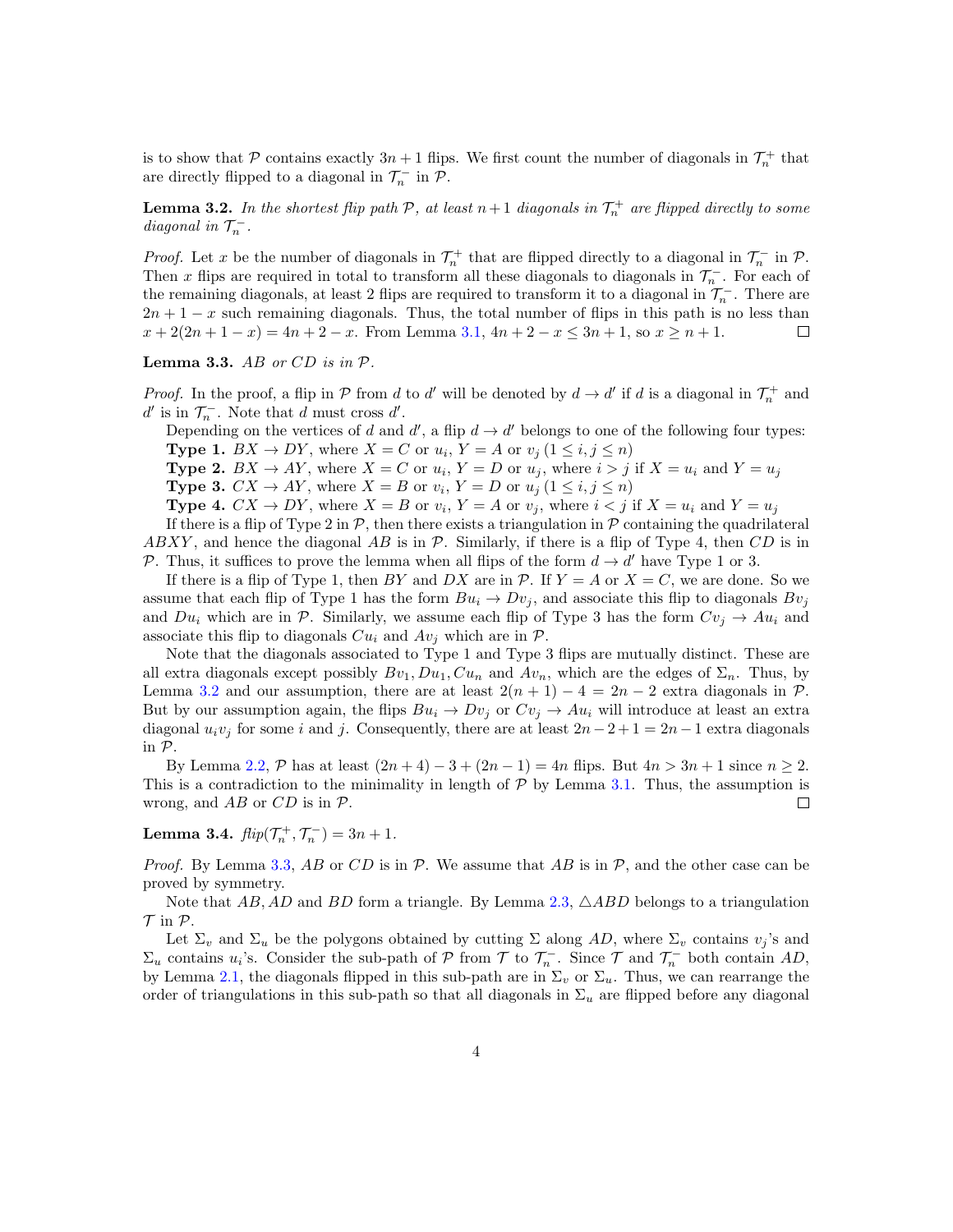in  $\Sigma_v$ . When all diagonals in  $\Sigma_u$  are flipped,  $\mathcal T$  is transformed into a triangulation  $\mathcal T'$  containing  $\triangle ABD$  and all the diagonals  $Au_i$  ( $1 \leq i \leq n$ ), as in Figure [3.](#page-4-0) Since this modified flip path is also shortest,  $\text{flip}(\mathcal{T}_n^+, \mathcal{T}_n^-) = \text{flip}(\mathcal{T}_n^+, \mathcal{T}') + \text{flip}(\mathcal{T}', \mathcal{T}_n^-).$ 



<span id="page-4-0"></span>Figure 3: A modified shortest flip path from  $\mathcal{T}_n^+$  to  $\mathcal{T}_n^-$  passing through  $\mathcal{T}'$ . Each shaded region represents some triangulation, and the two shaded regions with the same pattern represent the same triangulation.

To compute flip( $\mathcal{T}_n^+$ ,  $\mathcal{T}'$ ), consider an arbitrary flip path from  $\mathcal{T}_n^+$  to  $\mathcal{T}'$ . Note that all diagonals in  $\mathcal{T}_n^+$  cross some diagonals in  $\mathcal{T}'$ . Since there are  $2n+1$  diagonals in  $\mathcal{T}_n^+$ , at least  $2n+1$  flips are required in the flip path to move all of them. Hence  $\text{flip}(\mathcal{T}_n^+,\mathcal{T}') \ge 2n+1$ .

Similarly, to compute  $\text{flip}(\mathcal{T}', \mathcal{T}_n^-)$ , consider an arbitrary flip path from  $\mathcal{T}_n^-$  to  $\mathcal{T}'$ . Since all the diagonals  $Dv_j$  ( $1 \le j \le n$ ) in  $\mathcal{T}_n^-$  cross AB in  $\mathcal{T}'$ , at least n flips in this path are required to move all the  $Dv_j$ 's. Therefore, flip $(\mathcal{T}', \mathcal{T}_n^-) \geq n$ .

Combined, we have  $\text{flip}(\mathcal{T}_n^+, \mathcal{T}_n^-) = \text{flip}(\mathcal{T}_n^+, \mathcal{T}') + \text{flip}(\mathcal{T}', \mathcal{T}_n^-) \ge (2n+1)+n = 3n+1$ . Together with Lemma [3.1,](#page-2-2) we get  $\text{flip}(\mathcal{T}_n^+, \mathcal{T}_n^-) = 3n + 1$ .

Let  $\tau_n$  be the topological triangulation of the sphere determined by  $\mathcal{T}_n^+$  and  $\mathcal{T}_n^-$ . We will show that tet $(\tau_n) = 2n + 3$ .

Take a different Hamiltonian cycle in  $\tau_n$  so that we can cut  $\tau_n$  along the cycle into two triangulations that are topologically  $\widetilde{\mathcal{I}}_n^+$  and  $\widetilde{\mathcal{I}}_n^-$  in Figure [4](#page-5-0) (left). Observe from Figure [5](#page-5-1) (left) that there is a flip path from  $\widetilde{\mathcal{T}}_n^+$  to  $\widetilde{\mathcal{T}}_n^-$  containing only two extra diagonals AB and CD, hence  $2n+3$ flips by Lemma [2.2.](#page-1-1) Denote this flip path by  $\widetilde{\mathcal{P}}$ . Then  $\widetilde{\mathcal{P}}$  gives rise to a tetrahedral decomposition extending  $\tau_n$ , so tet $(\tau_n) \leq 2n + 3$ .

<span id="page-4-1"></span>**Lemma 3.5.**  $tet(\tau_n) = 2n + 3$ .

*Proof.* We first show that  $\text{tet}(\tau_n) > 2n + 1$ . Note that  $\text{tet}(\tau_n)$  has  $4n + 4$  faces. If there exists a tetrahedral decomposition extending  $\tau_n$  with  $\leq 2n+1$  tetrahedra, at least one tetrahedron contains three faces in  $\tau_n$ , but there is no such tetrahedron by observation.

If there is a tetrahedral decomposition extending  $\tau_n$  with  $2n + 2$  tetrahedra, since no three faces in  $\tau_n$  belong to one tetrahedra, each tetrahedron must contain exactly two faces in  $\tau_n$ , and the remaining two faces are shared with two other tetrahedra. Thus, there are  $2(2n+2)+(2n+2) = 6n+6$ faces in this tetrahedral decomposition. By computing the Euler characteristics, the number of edges in this tetrahedral decomposition is  $6n + 7$ . Since  $\tau_n$  has  $6n + 6$  edges, there is only one edge not in  $\tau_n$ . This edge is shared by all tetrahedra in the decomposition, implying that  $\tau_n$  is a bipyramid, a contradiction.  $\Box$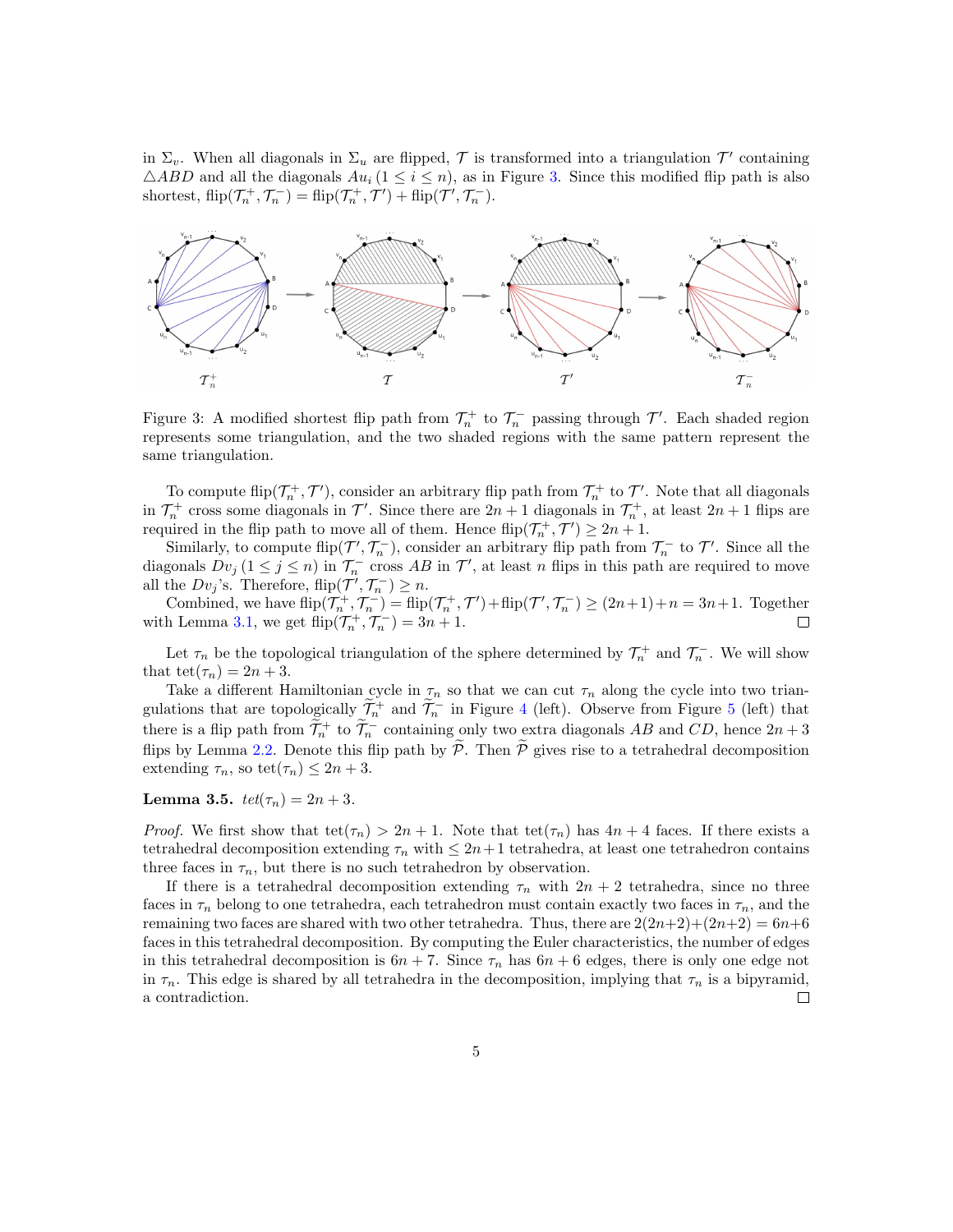

Figure 4: Left:  $\widetilde{\mathcal{T}}_n^+$  (blue) and  $\widetilde{\mathcal{T}}_n^-$  (red). Right:  $\mathcal{T}_n^+$  (blue) and  $\mathcal{T}_n^-$  (red). Both pairs of triangulations compose  $\tau_n$ . Note that the vertex-labels are different in the two pictures.

<span id="page-5-0"></span>

<span id="page-5-1"></span>Figure 5: Left: a flip path from  $\widetilde{\mathcal{T}}_n^+$  to  $\widetilde{\mathcal{T}}_n^-$  containing two extra diagonals AB and CD. Right: the triangulation with vertices  $A, B, C, D$  in the minimal decomposition is bent to preserve topology.

Combining Lemma [3.4](#page-3-2) and Lemma [3.5,](#page-4-1) we see that  $\text{flip}(\mathcal{T}_n^+,\mathcal{T}_n^-) > \text{tet}(\tau_n)$  when  $n > 2$ , and Theorem [1.1](#page-1-0) is proved by taking the limit as  $n$  goes to infinity. Figure [5](#page-5-1) (right) shows that this minimal tetrahedral decomposition extending  $\tau_n$  does not give rise to a flip path from  $\mathcal{T}_n^+$  to  $\mathcal{T}_n^-$ , since one tetrahedron must be bent to preserve the topology and cannot be a flipping tetrahedron.

Remark. So far, these are the most extreme examples we constructed in an attempt to maximize  $flip(\mathcal{T}^+, \mathcal{T}^-)$  $\frac{(T^+,T^-)}{(tet(\tau))}$ . We conjecture that it is impossible for this ratio to exceed or even reach  $\frac{3}{2}$ . In addition, if there is only a small difference in the maximum and minimum degrees of vertices in  $\tau$ , then  $flip(\mathcal{T}^+, \mathcal{T}^-)$  and tet( $\tau$ ) should be pretty close.

## Some Additional Thoughts

It is known that the diameter of the flip graph of a convex n-gon is  $2n - 10$  for  $n > 12$ . The proof is combinatorical for all  $n > 12$  [\[5\]](#page-7-6) and involves hyperbolic geometry for large n [\[7\]](#page-7-0). It would be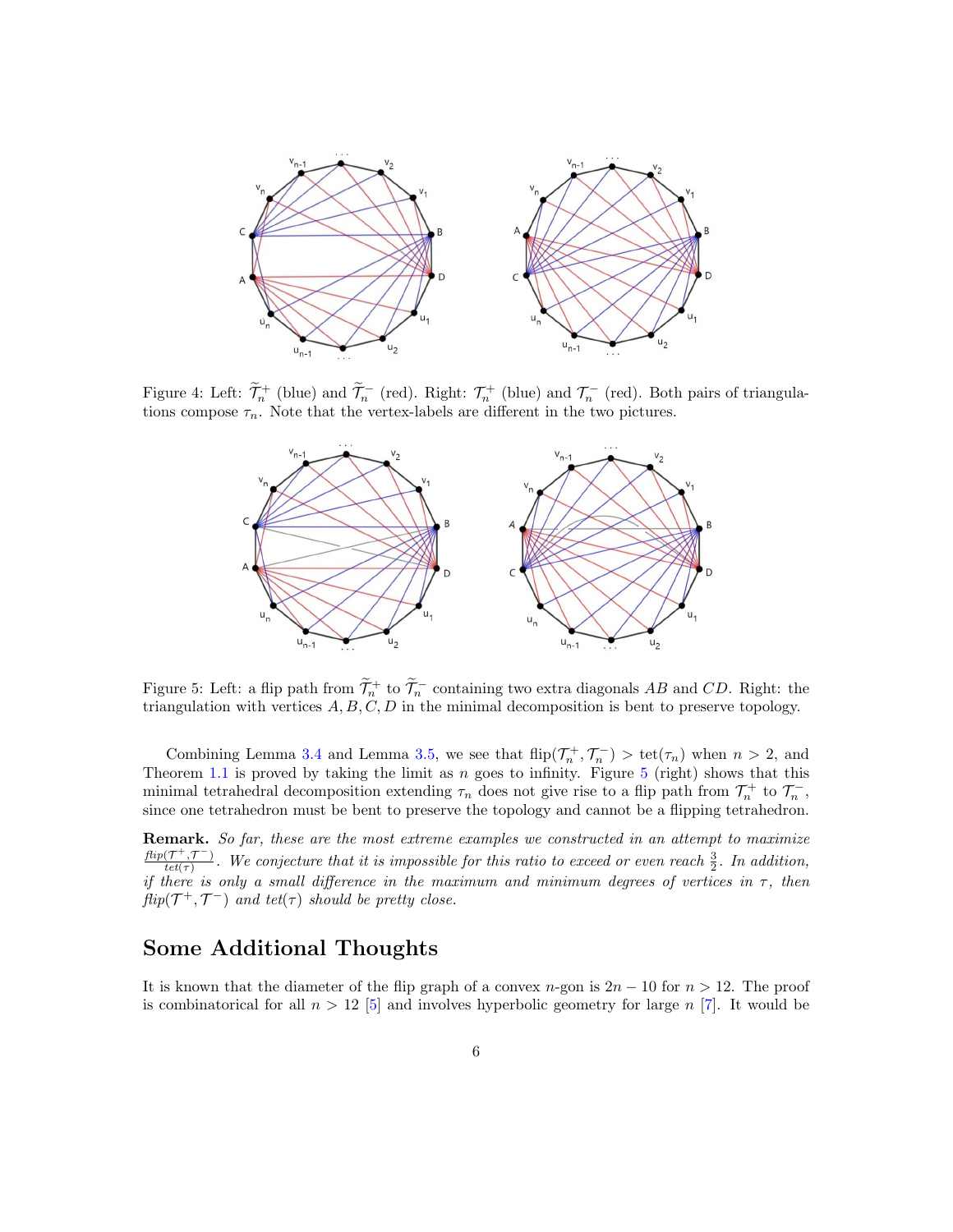interesting to look for pairs of triangulations  $(\mathcal{T}_n^+, \mathcal{T}_n^-)$  achieving this diameter. Since [\[5\]](#page-7-6) focused on the existence of such examples, and  $[7]$  found some examples that worked only for large  $n$  and involved computation of hyperbolic volume, it would be helpful to have some criteria that can generate larger number of such examples and are easier to check.

A cone-type triangulation at a vertex  $v$  is a triangulation in which every tetrahedron contains v and a face in  $\tau$ . Cone-type triangulations can be converted to flip paths. Since  $2n - 10$  is the number of tetrahedra in a cone-type triangulation at a vertex of degree 6, we propose that it is a minimal tetrahedral decomposition extending  $\tau$  for certain  $\tau$ . More specifically, we make the following conjecture:

**Conjecture.** Let  $\tau$  be a spherical triangulation with vertices of degree 5 and 6 only. We say that a cycle in  $\tau$  is bad if it has length l and separates two vertices of degree  $> l$  in  $\tau$ . If there is no bad cycle in  $\tau$ , then the cone-type triangulation at a degree-6 vertex is minimal, and  $flip(\mathcal{T}_n^+, \mathcal{T}_n^-) = 2n - 10$ .

The absence of bad cycles is necessary to make the conjecture hold. Otherwise, no cone-type triangulation is minimal. For example, let  $\tau$  be the triangulation of the sphere obtained by gluing two copies of the graph in Figure [6](#page-6-0) along the boundary. Then  $\tau$  has 27 vertices and a bad cycle of length 5 (thickened in Figure [6\)](#page-6-0).



<span id="page-6-0"></span>Figure 6: Gluing two copies of this graph along the boundary gives rise to  $\tau$ . Vertices of degree 5 and 6 in  $\tau$  are colored green and blue.

The cone-type triangulation at a degree 6 vertex has  $2n - 10 = 44$  tetrahedra. However, we can create a tetrahedral decomposition extending  $\tau$  with fewer tetrahedra: For each copy of this graph, choose a vertex  $v$  of degree 6 in the interior. Consider the set of tetrahedra containing  $v$  and a face in this graph (and similarly for the other copy). Removing these tetrahedra from both copies yields a pentagonal bi-pyramid, which can be triangulated using 5 tetrahedra. This tetrahedral decomposition uses  $19 \times 2 + 5 = 43$  tetrahedra, so cone-type triangulations are not minimal.

We thank Peter Doyle again for his advice in refining this conjecture.